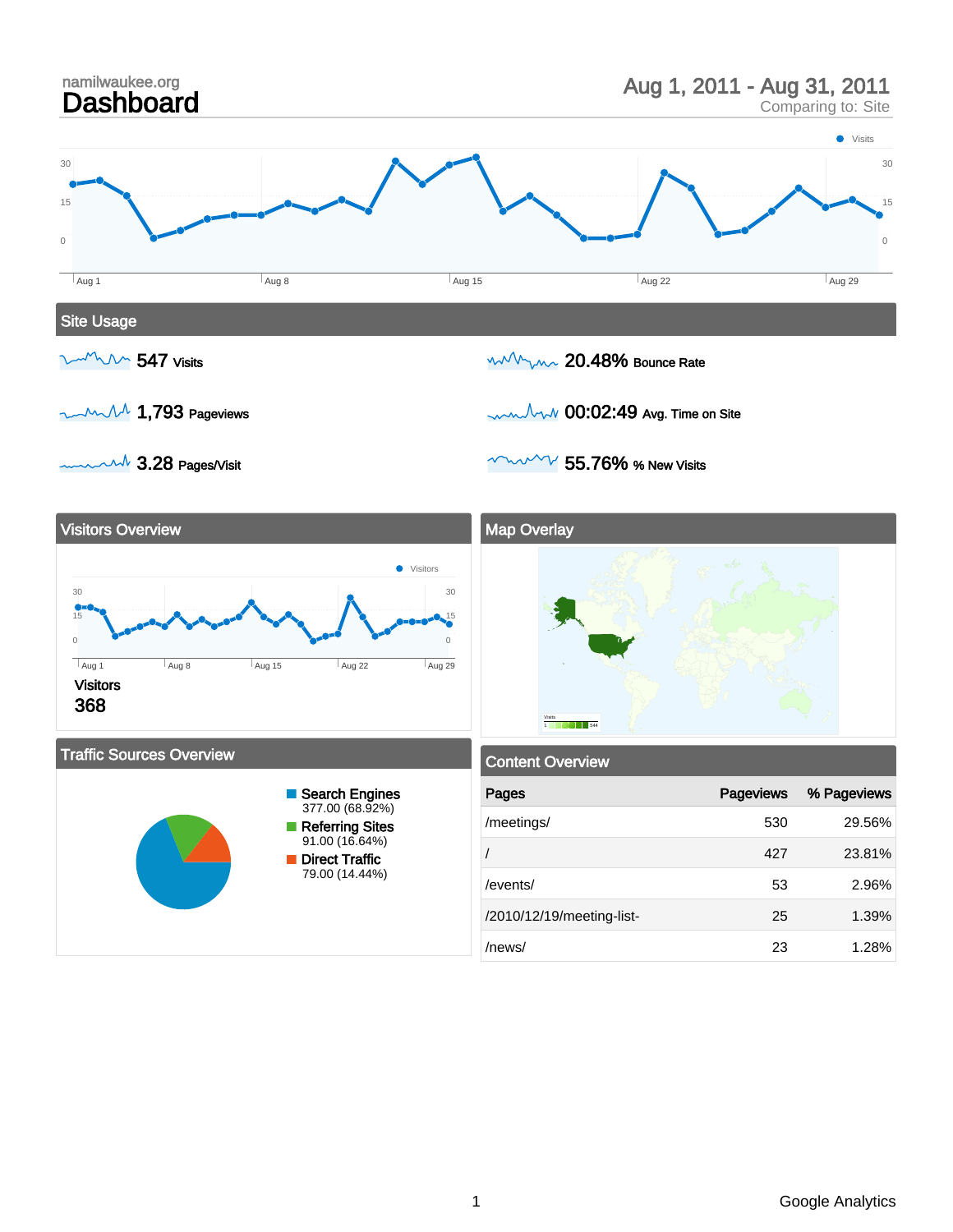

**WWW 55.76% New Visits** 

#### Technical Profile

| <b>Browser</b>         | <b>Visits</b> | % visits |
|------------------------|---------------|----------|
| Internet Explorer      | 281           | 51.37%   |
| Firefox                | 78            | 14.26%   |
| Safari                 | 75            | 13.71%   |
| Chrome                 | 66            | 12.07%   |
| <b>Android Browser</b> | 39            | 7.13%    |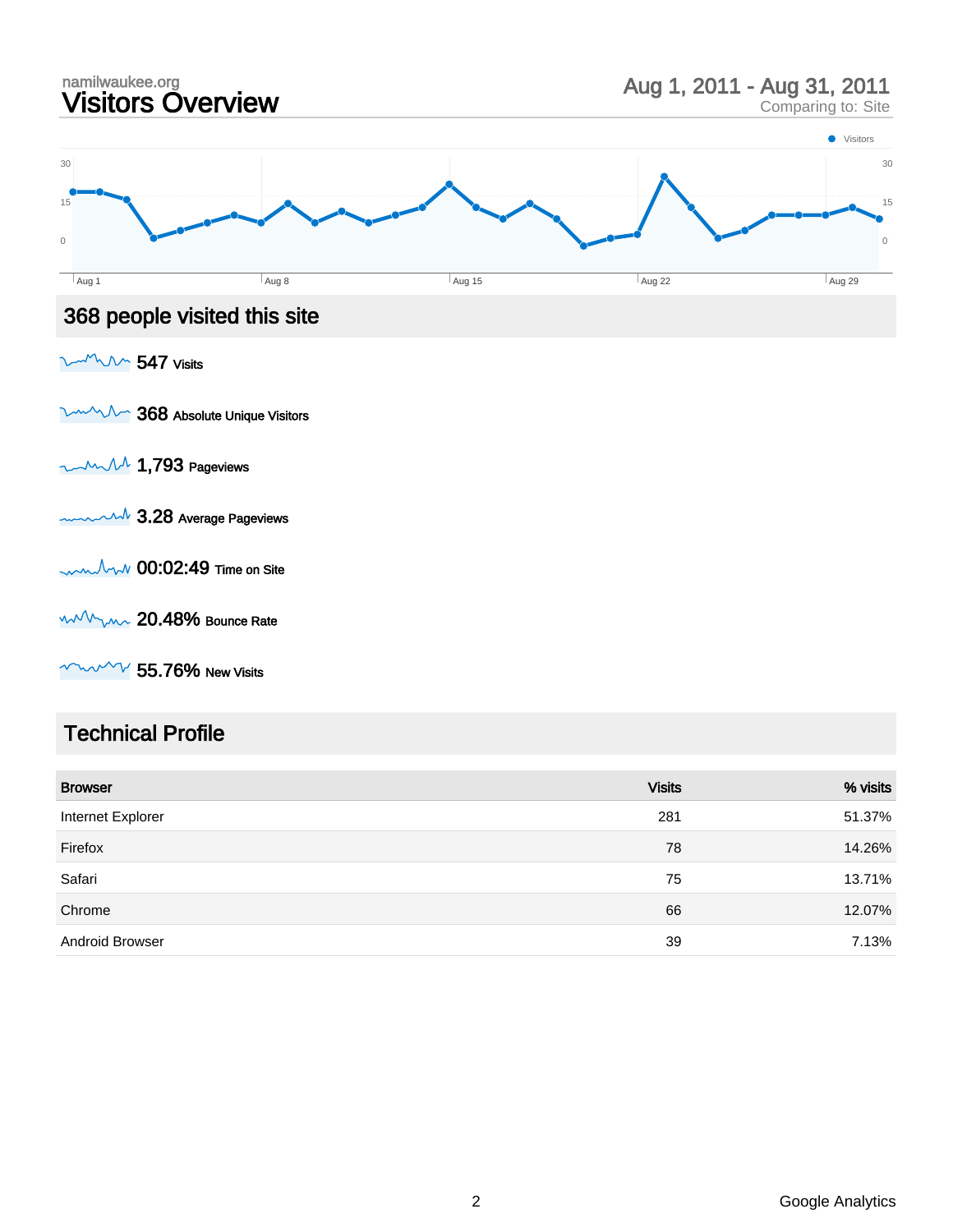

 $mM$  $\sim$  68.92% Search Engines

## Top Traffic Sources

| <b>Sources</b>    | <b>Visits</b> | % visits | Keywords                     | <b>Visits</b> | % visits |
|-------------------|---------------|----------|------------------------------|---------------|----------|
| google (organic)  | 310           | 56.67%   | na meetings milwaukee        | 60            | 15.92%   |
| (direct) ((none)) | 79            | 14.44%   | narcotics anonymous          | 42            | 11.14%   |
| na.org (referral) | 50            | 9.14%    | na milwaukee                 | 40            | 10.61%   |
| bing (organic)    | 31            | 5.67%    | narcotics anonymous meetings | 28            | 7.43%    |
| yahoo (organic)   | 28            | 5.12%    | namilwaukee                  | 18            | 4.77%    |

79.00 (14.44%)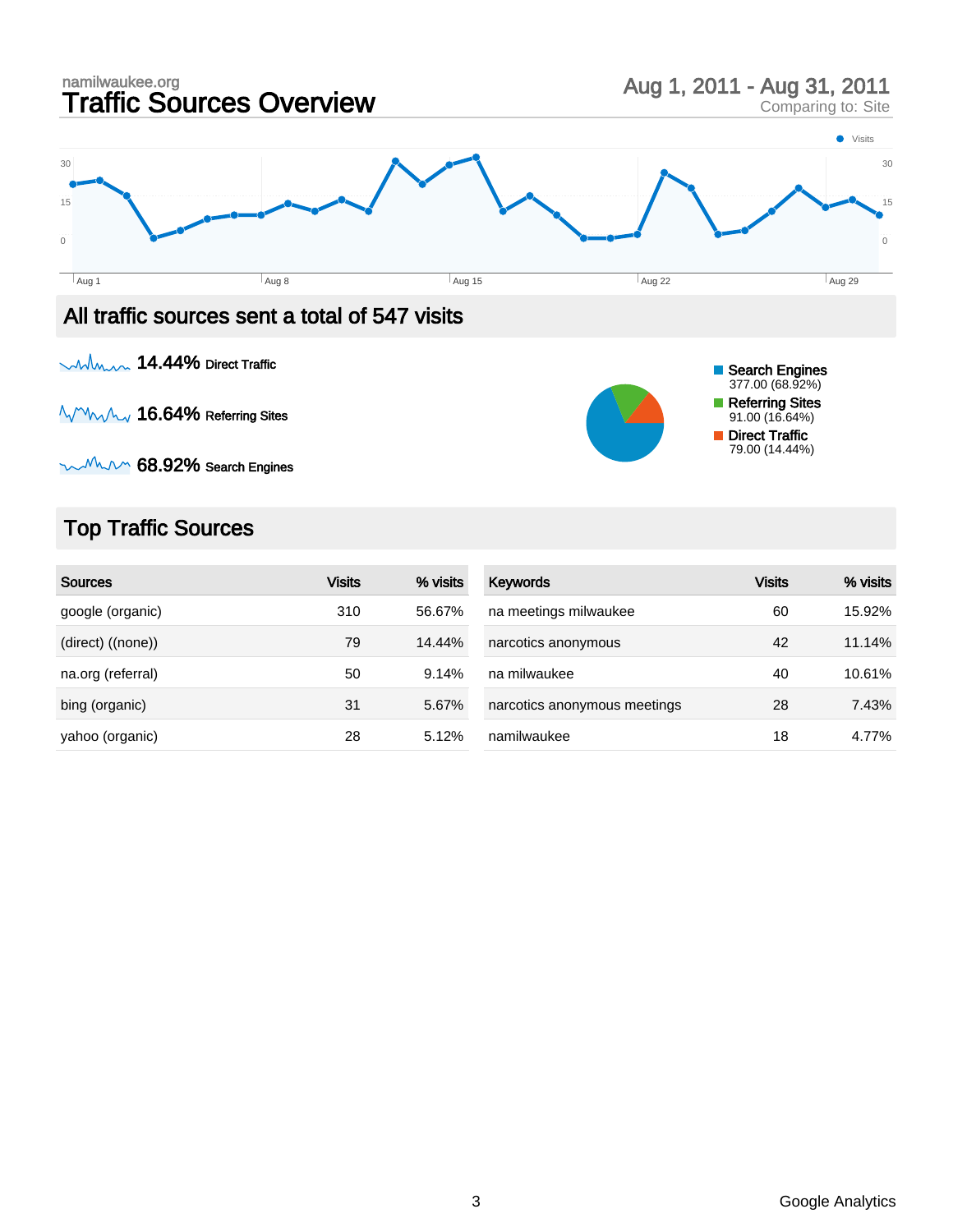# namilwaukee.org<br>**Map Overlay**



### 547 visits came from 4 countries/territories

| Site Usage                  |                             |
|-----------------------------|-----------------------------|
| <b>Visits</b>               | Pages/Visit                 |
| 547                         | 3.28                        |
| % of Site Total:<br>100.00% | Site Avg:<br>$3.28(0.00\%)$ |

| <b>Visits</b><br>547<br>% of Site Total:<br>100.00% | Pages/Visit<br>3.28<br>Site Avg:<br>$3.28(0.00\%)$ | 00:02:49<br>Site Avg: | Avg. Time on Site<br>$00:02:49(0.00\%)$ | % New Visits<br>55.76%<br>Site Avg:<br>55.76% (0.00%) | Site Avg:    | <b>Bounce Rate</b><br>20.48%<br>20.48% (0.00%) |
|-----------------------------------------------------|----------------------------------------------------|-----------------------|-----------------------------------------|-------------------------------------------------------|--------------|------------------------------------------------|
| Country/Territory                                   |                                                    | <b>Visits</b>         | Pages/Visit                             | Avg. Time on<br><b>Site</b>                           | % New Visits | <b>Bounce Rate</b>                             |
| <b>United States</b>                                |                                                    | 544                   | 3.28                                    | 00:02:50                                              | 55.51%       | 20.22%                                         |
| Australia                                           |                                                    | 1                     | 1.00                                    | 00:00:00                                              | 100.00%      | 100.00%                                        |
| Russia                                              |                                                    | 1                     | 1.00                                    | 00:00:00                                              | 100.00%      | 100.00%                                        |
| (not set)                                           |                                                    | 1                     | 5.00                                    | 00:02:30                                              | 100.00%      | $0.00\%$                                       |
|                                                     |                                                    |                       |                                         |                                                       |              | 1 - 4 of 4                                     |